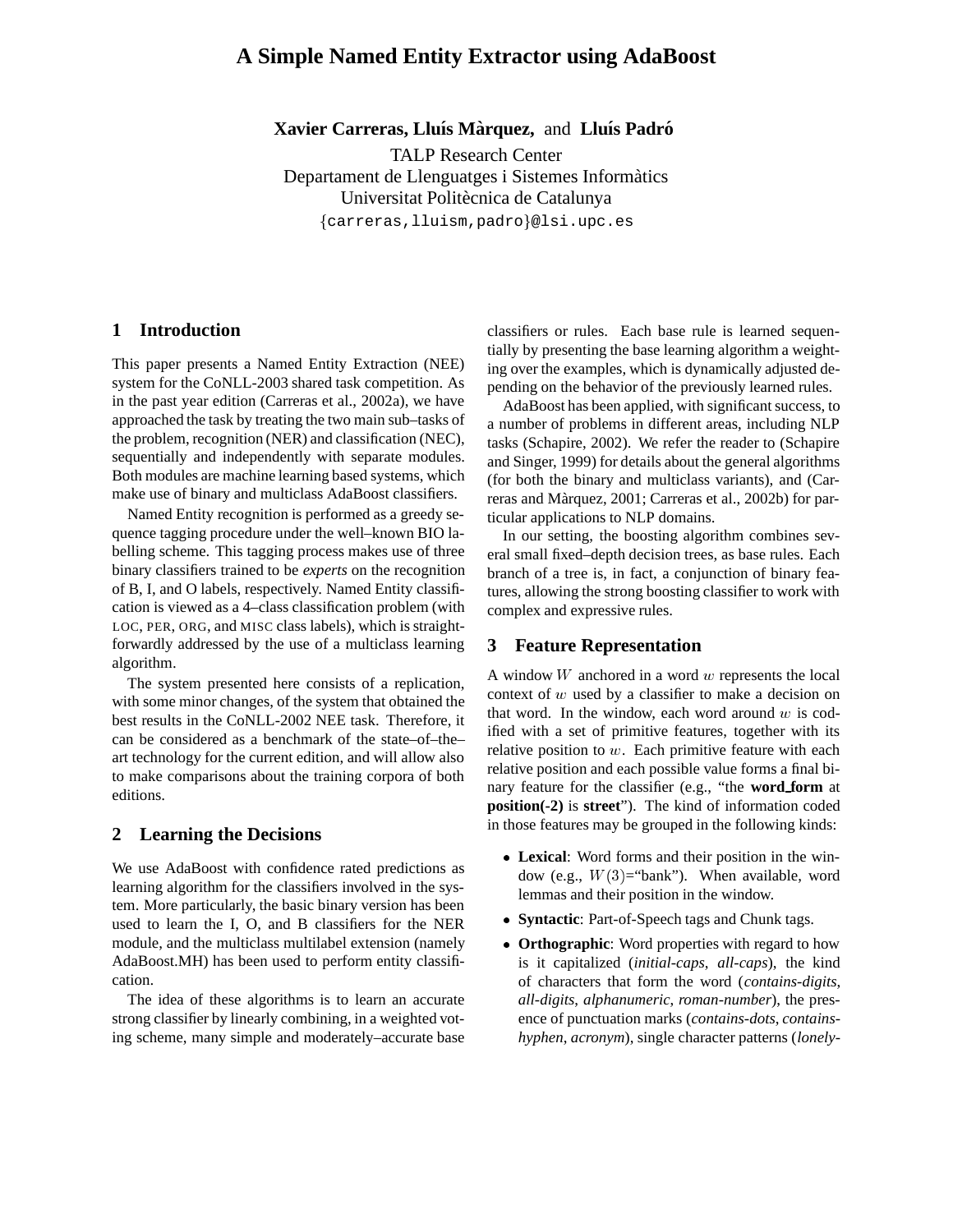*initial*, *punctuation-mark*,*single-char*), or the membership of the word to a predefined class (*functionalword*<sup>1</sup> ), or pattern (*URL*).

- **Affixes**: The prefixes and suffixes of the word (up to 4 characters).
- **Word Type Patterns**: Type pattern of consecutive words in the context. The type of a word is either *functional* (f), *capitalized* (C), *lowercased* (1), *punctuation mark* (.), *quote* (') or *other* (x). For instance, the word type pattern for the phrase "John Smith payed 3 euros" would be CClxl.
- Left Predictions: The {B,I,O} tags being predicted in the current classification (at recognition stage), or the predicted category for entities in left context (at classification stage).
- **Bag-of-Words**: Form of the words in the window, without considering positions (e.g., "bank" $\in W$ ).
- **Trigger Words**: Triggering properties of window words. An external list is used to determine whether a word may trigger a certain Named Entity (NE) class (e.g., "president" may trigger class PER).
- **Gazetteer Features**: Gazetteer information for window words. An external gazetteer is used to determine possible classes for each word.

## **4 The NER Module**

The Named Entity recognition task is performed as a combination of local classifiers which test simple decisions on each word in the text.

According to a BIO labelling scheme, each word is tagged as either the beginning of a NE (B tag), a word inside a NE (I tag), or a word outside a NE (O tag). We use three binary classifiers for the tagging, one corresponding to each tag. All the words in the train set are used as training examples, applying a *one-vs-all* binarization. When tagging, the sentence is processed from left to right, greedily selecting for each word the tag with maximum confidence that is coherent with the current solution (e.g., O tags cannot be followed by I tags). Despite its simplicity, the greedy BIO tagging performed very well for the NER task. Other more sophisticated representations and tagging schemes, studied in the past edition (Carreras et al., 2002a), did not improve the performance at all.

The three classifiers use the same information to codify examples. According to the information types introduced in section 3, all the following features are considered for each target word: **lexical**, **syntactic**, **orthographic**, and **affixes** in a  $\{-3, +3\}$  window; **left\_predictions** in a  $\{-3, -1\}$ 

window; and all the **word type patterns** that cover the 0 position in a  $\{-3, +3\}$  window.

The semantic information represented by the rest of features, namely **bag-of-words**, **trigger words**, and **gazetteer features**, did not help the recognition of Named Entities, and therefore was not used.

#### **5 The NEC Module**

NEC is regarded as a classification task, consisting of assigning the NE type to each already recognized NE. In contrast to the last year system, the problem has not been binarized and treated in an ECOC (error correcting output codes) combination scheme. Instead, the multiclass multilabel AdaBoost.MH algorithm has been used. The reason is that although ECOC provides slightly better results, its computational cost is also much higher than the required for AdaBoost.MH.

The algorithm has been employed with different parameterizations, by modeling NEC either as a three-class classification problem (in which MISC is selected only when the entity is negatively classified as PER, ORG and LOC) or as a four-class problem, in which MISC is just one more class. The latter turned out to be the best choice (with very significant differences).

The window information described in section 3 is used in the NEC module computing all features for a  $\{-3,+3\}$  window around the NE being classified, except for the **bag-of-words** group, for which a  $\{-5, +5\}$ window is used. Information relative to **orthographic**, **left predictions**, and **bag-of-words** features is straightforwardly coded as described above, but other requires further detail:

- **Lexical features**: Apart from word form and lemma for each window position, two additional binary features are used: One is satisfied when the focus NE form and lemma coincide exactly, and the other when they coincide after turning both of them into lowercase.
- **Syntactic features**: Part-of-Speech (PoS) and Chunk tags of window words (e.g.,  $W(3)$ ). PoS=NN). PoS and Chunk pattern of the NE (e.g., NNPS POS JJ for the NE "People 's Daily")
- **Affix features**: Prefixes and suffixes of all window words. Prefixes and suffixes of the NE being classified and of its internal components (e.g., considering the entity "People 's Daily", "ly" is taken as a suffix of the NE, "ple" is taken as a suffix of the first internal word, etc.).
- **Trigger Words**: Triggering properties of window words (e.g.,  $W(3)$ . trig=PER). Triggering properties of components of the NE being classified (e.g., for

<sup>&</sup>lt;sup>1</sup>Functional words are determiners and prepositions which typically appear inside NEs.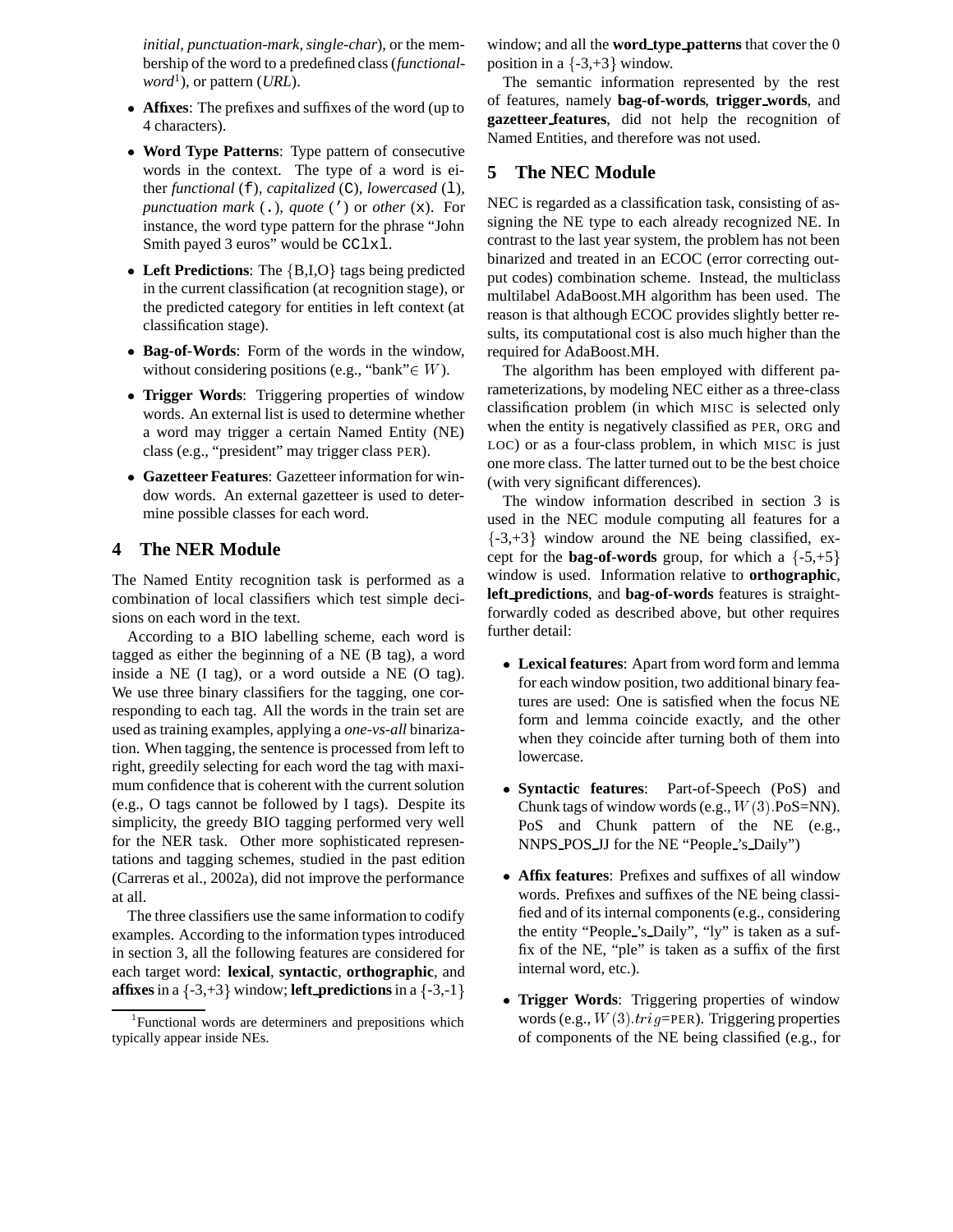the entity "Bank of England" we could have a feature  $NE(1)$ . trig=ORG). Context patterns to the left of the NE, where each word is marked with its triggering properties, or with a functional–word tag if appropriate (e.g., the phrase "the president of United States", would produce the pattern  $f$  ORG f for the NE "United States", assuming that the word "president" is listed as a possible trigger for ORG).

- **Gazetteer Features**: Gazetteer information for the NE being classified and for its components (e.g., for the entity "Bank of England", features  $NE(3)$ .gaz=LOC and  $NE$ .gaz=ORG would be activated if "England" is found in the gazetteer as LOC and "Bank of England" as ORG, respectively.
- Additionally, binary features encoding the length in words of the NE being classified are also used.

## **6 Experimental Setting**

The list of *functional words* for the task has been automatically constructed using the training set. The lowercased words inside a NE that appeared more than 3 times were selected as functional words for the language.

Similarly, a gazetteer was constructed with the NEs in the training set. When training, only a random 40% of the entries in the gazetteer were considered. Moreover, we used external knowledge in the form of a list of trigger words for NEs and an external gazetteer. These knowledge sources are the same that we used in the last year competition for Spanish NEE. The entries of the trigger– word list were linked to the Spanish WordNet, so they have been directly translated by picking the corresponding synsets of the English WordNet. The gazetteer has been left unchanged, assuming interlinguality of most of the entries. The gazetteer provided by the CoNLL-2003 organization has not been used in the work reported in this paper.

In all cases, a preprocess of attribute filtering was performed in order to avoid overfitting and to speed–up learning. All features that occur less than 3 times in the training corpus were discarded.

For each classification problem we trained the corresponding AdaBoost classifiers, learning up to 4,000 base decision trees per classifier, with depths ranging from 1 (decision stumps) to 4. The depth of the base rules and the number of rounds were directly optimized on the development set. The set of unlabelled examples provided by the organization was not used in this work.

#### **7 Results**

The described system has been applied to both languages in the shared task, though German and English environments are not identical: The German corpus enables the use of lemma features while English does not. Also, the used trigger word list is available for English but not for German.

The results of the BIO model for the NER task on the development and test sets for English and German are presented in table 1. As will be seen later for the whole task, the results are systematically better for English than for German. As it can be observed, the behaviour on the development and test English sets is quite different. While in the development set the NER module achieves a very good balance between precision and recall, in the test set the precision drops almost 4 points, being the  $F_1$  results much worse. On the contrary, development and test sets for German are much more similar. In this case, recall levels obtained for the language are much lower compared to precision ones. This fact is indicating the difficulty for reliably detecting the beginnings of the Named Entities in German (all common and proper nouns are capitalized). Probably, a non–greedy tagging procedure would have the chance to improve the recognition results.

|              | precision | recall | $F_{\beta=1}$ |
|--------------|-----------|--------|---------------|
| English dev. | 95.65%    | 95.51% | 95.58         |
| English test | 91.93%    | 94.02% | 92.96         |
| German dev.  | 88.15%    | 71.55% | 78.99         |
| German test  | 85.87%    | 72.61% | 78.68         |

Table 1: Results of the BIO recognizer for the NER task

Regarding NEC task, optimal feature selection is different for each language: Chunk information is almost useless in English (or even harmful, when combined with PoS features), but useful in German. On the contrary, although the use of left predictions for NEC is useful for English, the lower accuracy of the German system renders those features harmful (they are very useful when assuming perfect left predictions). Table 2 presents NEC accuracy results assuming perfect recognition of entities.

| English    |          | German     |          |
|------------|----------|------------|----------|
| features   | accuracy | features   | accuracy |
| basic      | 91.47%   | basic      | 79.02%   |
| $basic+P$  | 92.14%   | $basic+P$  | 79.29%   |
| $basic+C$  | 91.60%   | $basic+C$  | 79.04%   |
| $basic+PC$ | 92.12%   | $basic+PC$ | 79.91%   |
| basic+Pg   | 93.86%   | basic+PCg  | 81.54%   |
| basic+PG   | 95.05%   | basic+PCG  | 85.12%   |
| basic+PGT  | 95.14%   |            |          |

Table 2: NEC accuracy on the development set assuming a perfect recognition of named entities

The *basic* feature set includes all lexical, orthographic, affix and bag–of–words information. P stands for Part-of-